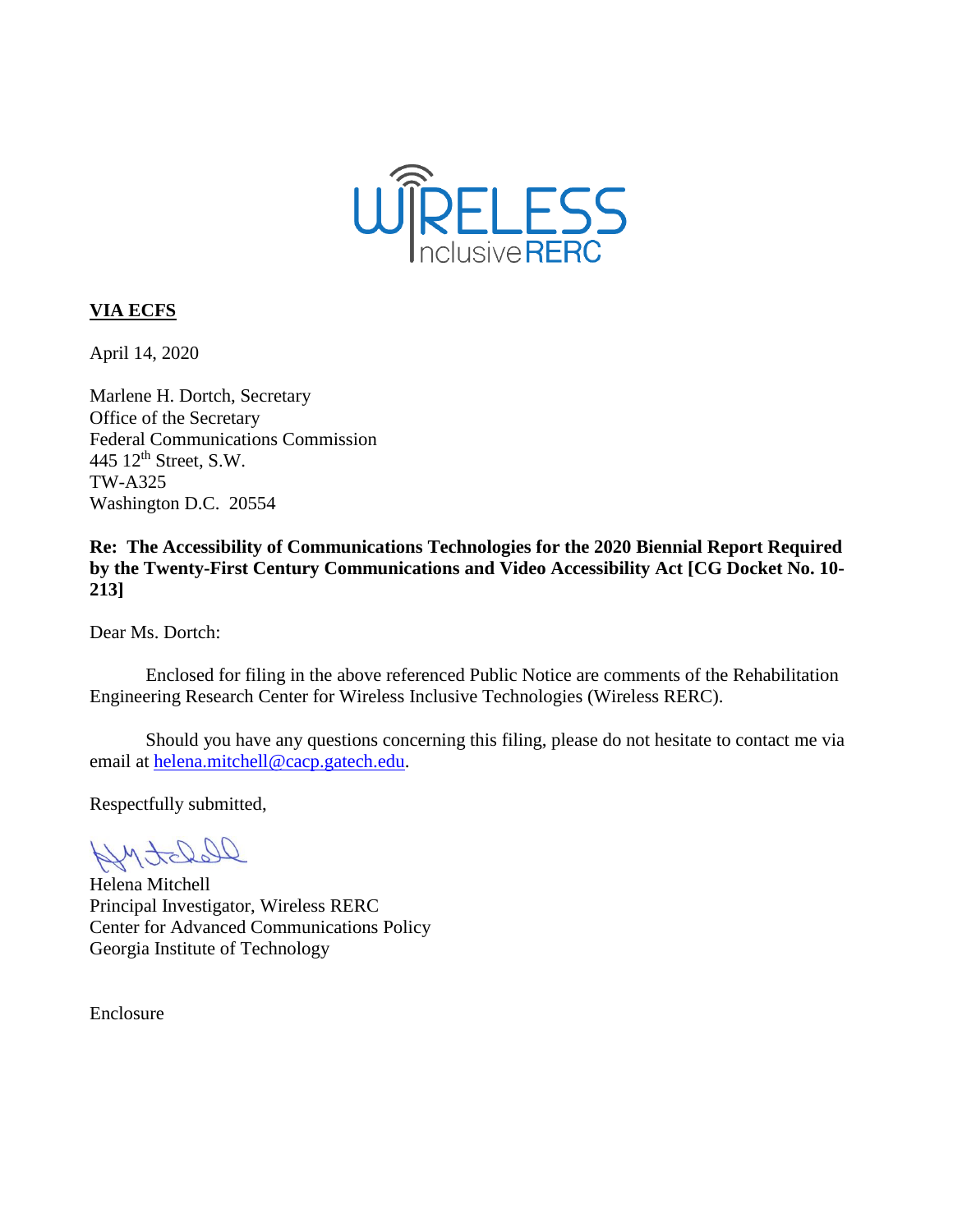### COMMENTS OF GEORGIA INSTITUTE OF TECHNOLOGY (GEORGIA TECH), CENTER FOR ADVANCED COMMUNICATIONS POLICY (CACP) AND THE REHABILITATION ENGINEERING RESEARCH CENTER FOR WIRELESS INCLUSIVE TECHNOLOGIES (WIRELESS RERC)

#### **INTRODUCTION**

l

The Georgia Institute of Technology's Center for Advanced Communications Policy (CACP), in collaboration with the Rehabilitation Engineering Research Center for Wireless Inclusive Technologies<sup>1</sup> (Wireless RERC), hereby submits comments to the above-referenced Public Notice seeking comment on the 2020 CVAA Biennial Report, released on March 2, 2020. CACP is the home the Wireless RERC, funded since 2001 by the National Institute on Disability, Independent Living, and Rehabilitation Research (NIDILRR), a Center within the Administration for Community Living (ACL), U.S. Department of Health and Human Services (HHS). The Wireless RERC mission is *to integrate established wireless technologies with emerging wirelessly connected devices and services for a transformative future where individuals with disabilities achieve independence, improved quality of life, and enhanced community participation*.

In anticipation of this Public Notice, the Wireless RERC conducted a 2019/20<sup>2</sup> Mobile Phone Accessibility Review (Accessibility Review/Review). The Review included mobile phone models available up to February 2020 from the top four wireless carriers, one prepaid carrier, and five Lifeline Carriers.<sup>3</sup> Data analysis for the Review is still underway and will inform future comments in response to the FCC's Preliminary Findings Report. **For this filing, however, we are providing input based on the analysis of the subsample of Lifeline-provided mobile phones.** Researchers, using the providers' web pages as a reference, identified 92 Lifeline-

<sup>&</sup>lt;sup>1</sup> The Rehabilitation Engineering Research Center for Wireless Inclusive Technologies (Wireless RERC) is sponsored by the National Institute on Disability, Independent Living, and Rehabilitation Research (NIDILRR grant number 90RE5025-01). NIDILRR is within the Administration for Community Living (ACL), Department of Health and Human Services (HHS). The contents of this filing do not necessarily represent the policy of NIDILRR, ACL, HHS, and you should not assume endorsement by the Federal Government.

<sup>&</sup>lt;sup>2</sup> Phone models were identified in October 2019, and again in February 2020, at which time, additional phone models were available.

<sup>&</sup>lt;sup>3</sup> A random number generator was used to select five Lifeline carriers for inclusion in the review.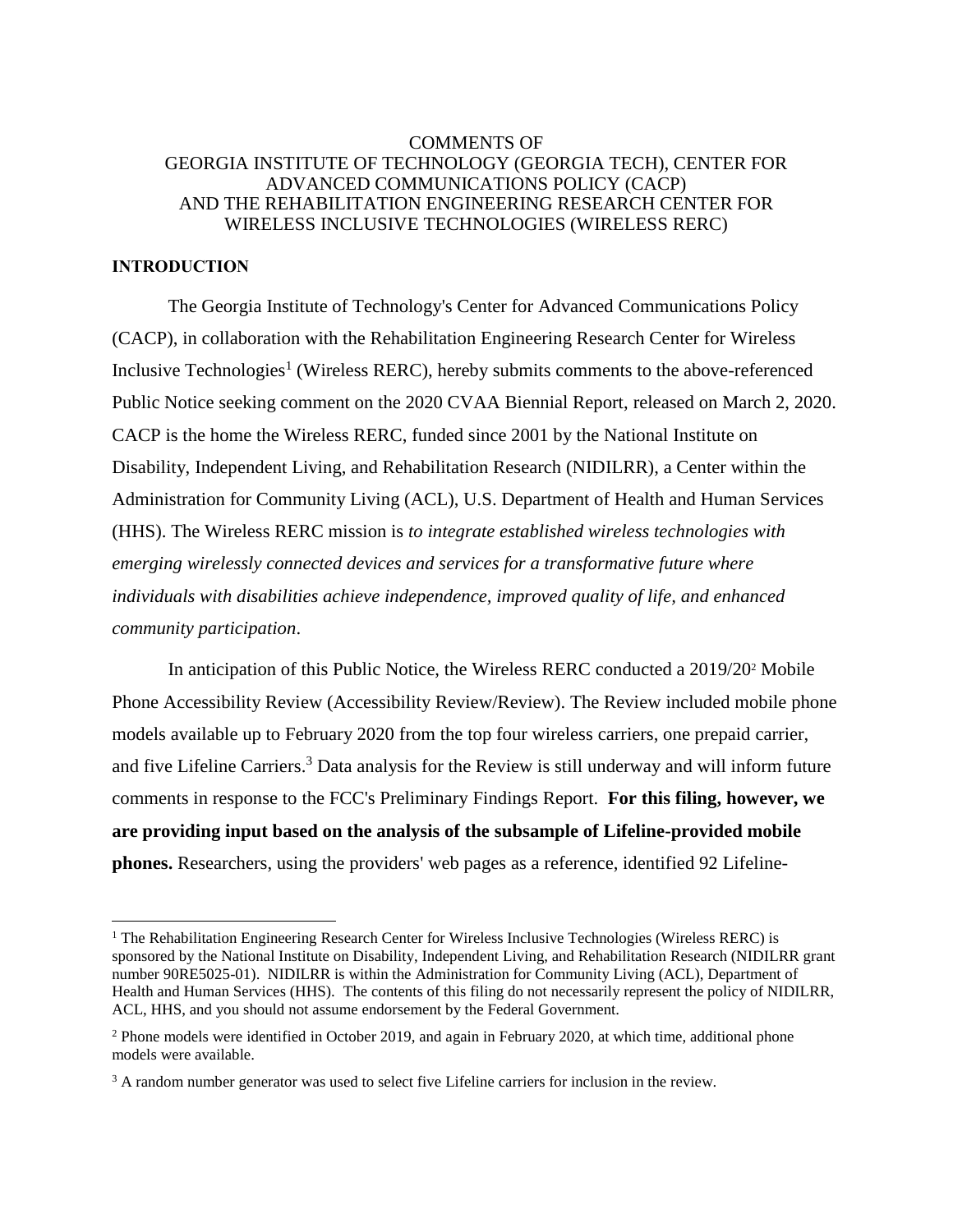provided mobile phones for evaluation. Data was collected on the presence of 35 features that impact accessibility and/or were designed to provide access to people with vision, hearing, cognitive, and mobility disabilities in each phone model. Sources of accessibility feature data included the Mobile Manufacturers Forum Global Accessibility Reporting Initiative (GARI) database,<sup>4</sup> user manuals, and phonescoop.com. With the exception of hearing aid compatibility (HAC) ratings, accessibility features were coded as either  $1 =$  "yes,"  $0 =$  "no," or  $2 =$ "information not available." A summary and comparative analyses were produced using Microsoft Excel.

The Wireless RERC's cornerstone survey on wireless technology use by people with disabilities, the Survey of User Needs (SUN), has been completed by over 8,000 consumers with disabilities since it was first launched in 2001. The latest version has been updated in response to changes in technology. In addition to questions about cell phone and tablet use, this version of the SUN collects information about wearables, "smart" home technologies, and other nextgeneration wirelessly connected devices. Since the 2018 CVAA Biennial Report to Congress, the Wireless RERC collected and analyzed 2018-2019 SUN data. The SUN's data collection period aligns with the FCC's interest in assessing *current* mobile device accessibility. Unless otherwise noted, the comments made herein share the results of the SUN and the *preliminary* results of the Accessibility Review.

### **Study Limitations**

 $\overline{\phantom{a}}$ 

A limitation of the results of this Accessibility Review is that the 35 features included in the review are not an exhaustive list. Consumers use device features in novel ways to improve access. For example, the cameras on smartphones can be used as QR code readers to access print materials in an electronic format, which can improve information access by people with vision and print disabilities. However, that feature was not assessed in the study. Except for FM Radio and Wireless Emergency Alerts (WEA) capability,<sup>5</sup> the features identified for the study included

<sup>4</sup> GARI is a project of the Mobile & Wireless Forum (MWF). Some of the data referred to in this paper was sourced from the information available from the GARI website [www.gari.info](http://www.gari.info/) and used with permission of the MWF, although all views and conclusions are the authors' alone.

<sup>5</sup> Data were collected on the presence of an FM Radio feature and WEA capability to inform ongoing mobile emergency communications research initiatives.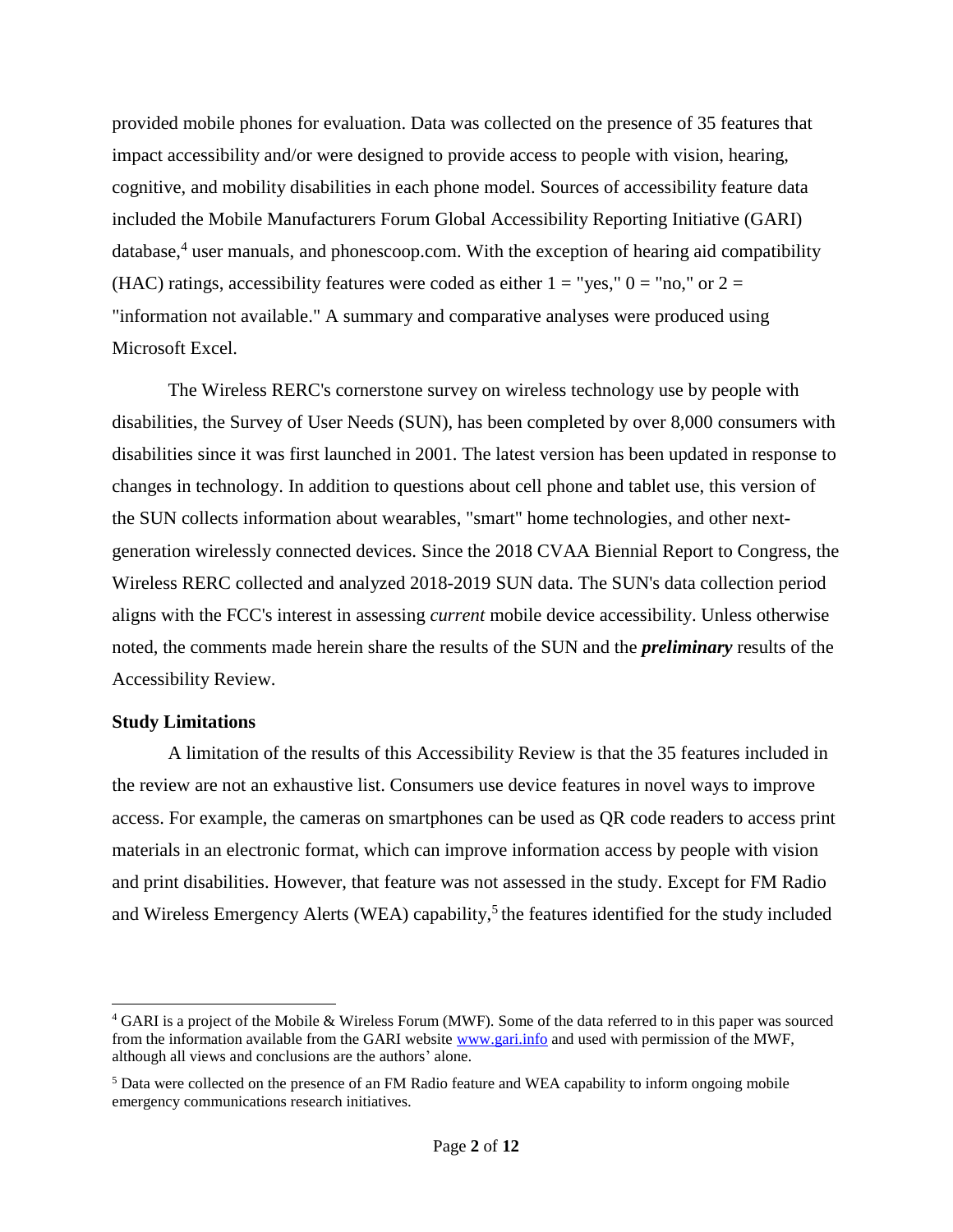those that are used to access the phone, content displayed on the phone, or to connect to external assistive technology (AT) or other smart devices that can be controlled via the phone.

Another limitation of the results that has persisted across all years (2015, 2017, and 2019) covered by this research, is that for many of the features, information about whether these were included in a given phone could not be found using the three consumer-facing sources. Thus, we cannot conclusively state that the features are or are not present. However, the difficulty in locating information about specific features is in itself an important result, as consumers with disabilities may experience a similar problem when comparing and purchasing phone models. While people without disabilities can compare phone models based on preferences alone, people with disabilities may have functional limitations that necessitate certain accessibility features for the phone to be usable by them (e.g., video calling capabilities, HAC, screen reader, AT connection). If a user with a disability is not easily able to find the features he or she needs, then the consumer might purchase a phone that is not fully accessible to them, or not purchase a phone model that would have been accessible to them. Notwithstanding the limitations of this study, the **results provide a snapshot of the accessibility of Lifeline provided mobile phone models** that were commercially available in 2019/20.

# **SECTION III: COMPLIANCE WITH SECTIONS 255, 716, AND 718 Paragraph 7 - Accessible mobile phones with low-end features, functions, and prices (collectively, non-smartphones).**

Eight-nine percent (89%) of the Lifeline-provided phones in the sample were smartphones, and 11% were non-smartphones. The data shows that Lifeline-provided smartphones not only have a greater variety of accessibility features, but they outperform Lifeline-provided non-smartphones in many categories of accessibility. Ten features, including 2-way video, biometric log-in, braille access, dark theme, digital assistants, mirror link, NFC, real-time-text, simple display, and touch input, were only available in the smartphone models sampled. Of the features that were present in both phone types, the ones with the steepest differentials are shown in Table 1 (below). These data indicate that consumers with disabilities seeking to purchase smartphones via the Lifeline program have more device options with a greater variety of accessibility features. Of concern, however, is that some users prefer non-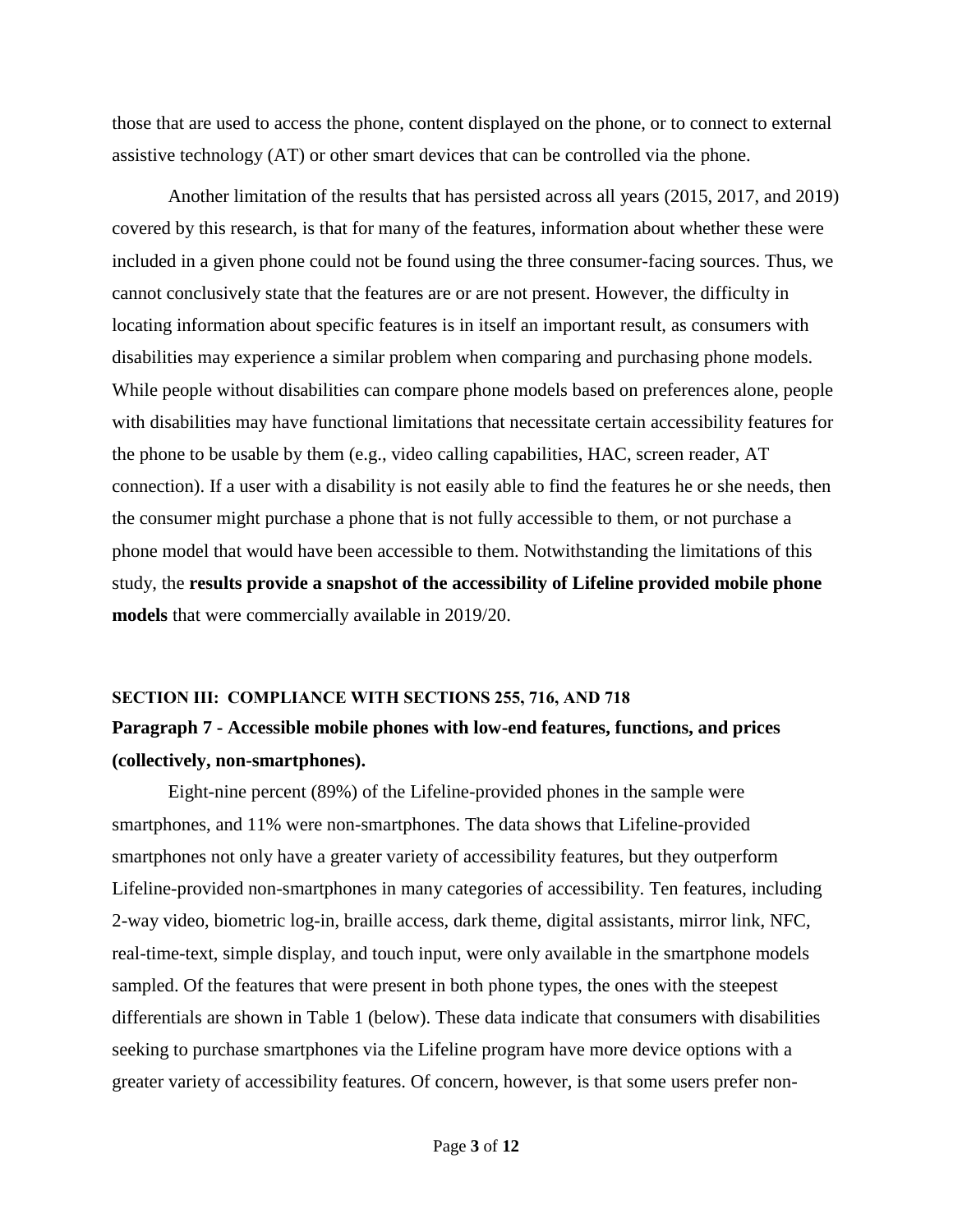smartphones for their perceived durability, <sup>6</sup> and this preference would (a) limit their device options, as only 11% of the devices in the sample were non-smartphones and (b) inhibit access to WEAs since only 44% of non-smartphones in the sample were WEA-capable compared to 87% of smartphones.

| <b>Feature</b>                | Non $%$ | Smart % | <b>Difference</b> |
|-------------------------------|---------|---------|-------------------|
| <b>Physical Number Keypad</b> | 100%    | 10%     | 90 points         |
| <b>QWERTY Keypad</b>          | 78%     | 5%      | 73 points         |
| <b>Screen Magnification</b>   | 11%     | 88%     | 77 points         |
| <b>Adjust Font</b>            | 33%     | 87%     | 54 points         |
| Captions                      | 11%     | 63%     | 52 points         |
| Voice Input                   | 44%     | 95%     | 51 points         |
| <b>Contrast Adjustment</b>    | 22%     | 70%     | 48 points         |
| <b>Built-in TTS</b>           | 33%     | 80%     | 47 points         |
| Bluetooth                     | 56%     | 100%    | 44 points         |
| WEA-capable                   | 44%     | 87%     | 43 points         |

*Table 1: Comparison of Non-smartphones to Smartphones - Top 10 Steepest Percentage Point Differentials*

l

<sup>6</sup> Mitchell, H., LaForce, S., Moon, N., Baker, P.M.A., Garcia, A., & Jacobs, B. (2018, May 3). Comments submitted in response to the Public Notice in the Matter of The Accessibility of Communications Technologies for the 2018 Biennial Report Required by the Twenty-First Century Communications and Video Accessibility Act [CG Docket No. 10-213, Consumer and Governmental Affairs Bureau]. Federal Communications Commission: Washington, D.C.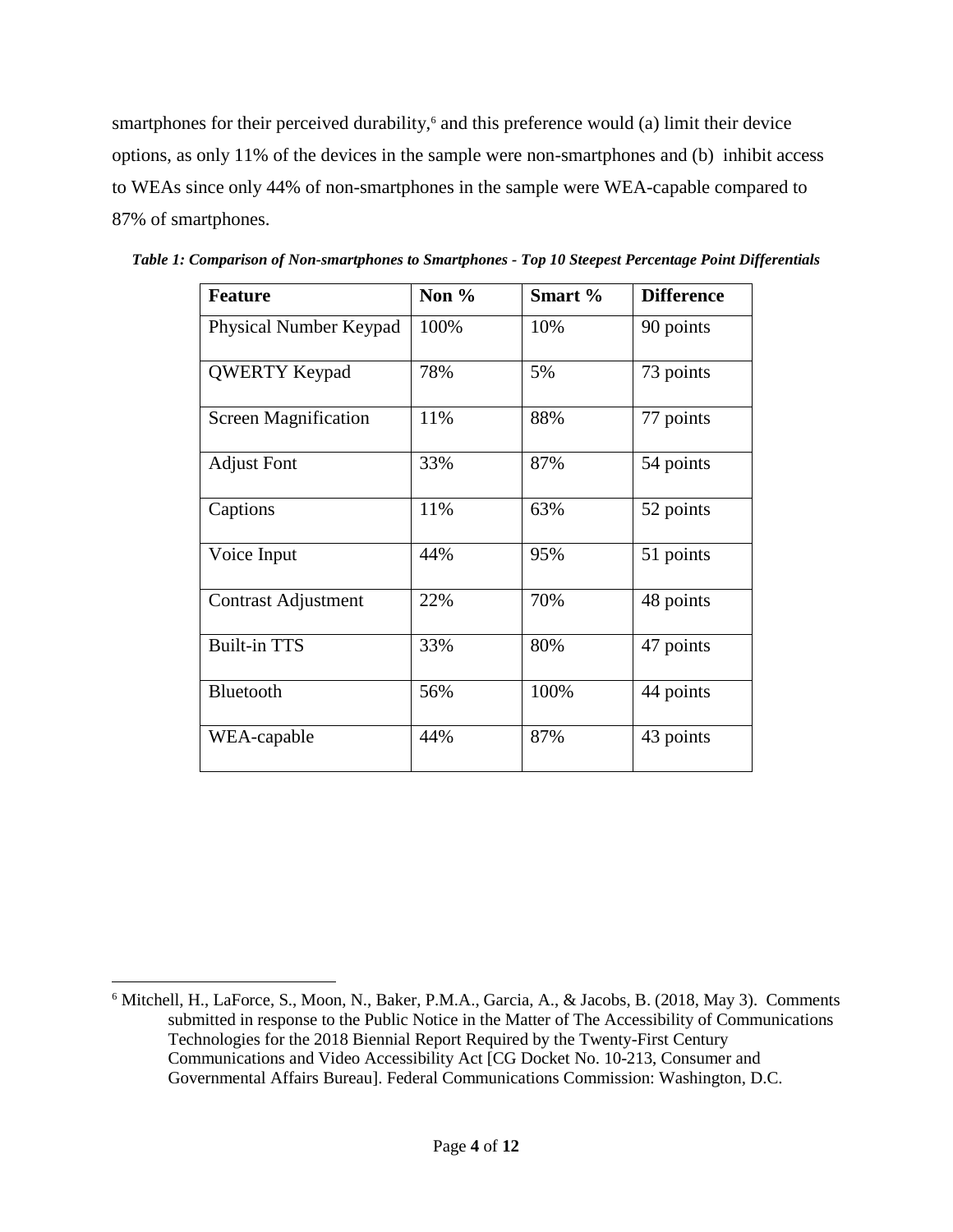

*Figure 1: Comparison Between Non-Smartphones and Smartphones* 

Notwithstanding Lifeline-provided smartphones grossly outperforming Lifeline-provided non-smartphones on the richness of features, there is a more encouraging finding that shows devices obtained from Lifeline manufacturers have improved accessibility levels compared to 2017 data. The Lifeline program was designed to close the gap in access to technology between low-income populations and higher-income populations. Figure 2 illustrates the increase in accessibility features present in Lifeline phone models in the 2019 sample compared to the 2017 sample.



*Figure 2: Comparison of Lifeline Phone Features Between 2019 and 2017*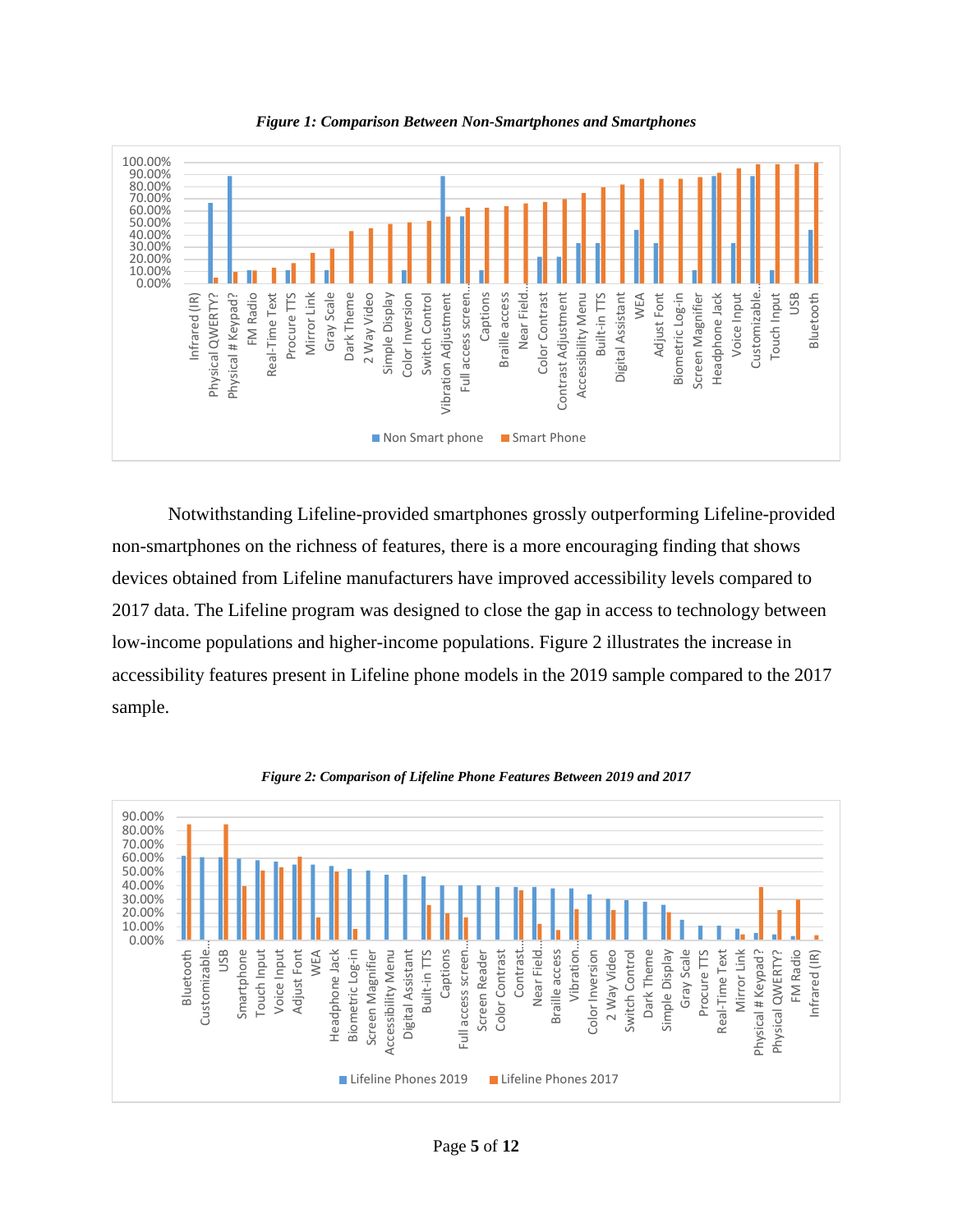### **Paragraph 10 - Usability: Information, Documentation, and Training.**

Regarding overall ease of use for wireless devices: The 2017-2018 Survey of User Needs (SUN) found that a majority of users of both basic cell phones and smartphones indicated that their devices were easy to use (Figure 3). Regarding basic cell phones, 29% indicated that they were very easy to use, and 33% indicated they were easy to use, for a total of 64% (rounded up). Of remaining basic cell phone users, 25% indicated they were somewhat hard to use, 4% indicated they were hard to use, and 8% indicated they could not use them without help.

Regarding smartphones, 37% indicated them as very easy to use, and 39% indicated them as easy to use, for a total of 77% (rounded up). Of remaining users, 20% indicated they were somewhat hard to use, 3% indicated they were hard to use, and only one user (0.3%) indicated not being able to use it without help.

The increased percentage of those who found both types of phones easier to use, is a promising statistic. To improve access, manufacturers might consider training modulars which offer video or audio guides offering lessons on making the devices more accessible and therefore easier to operate (see Wireless RERC remedy under paragraph 14).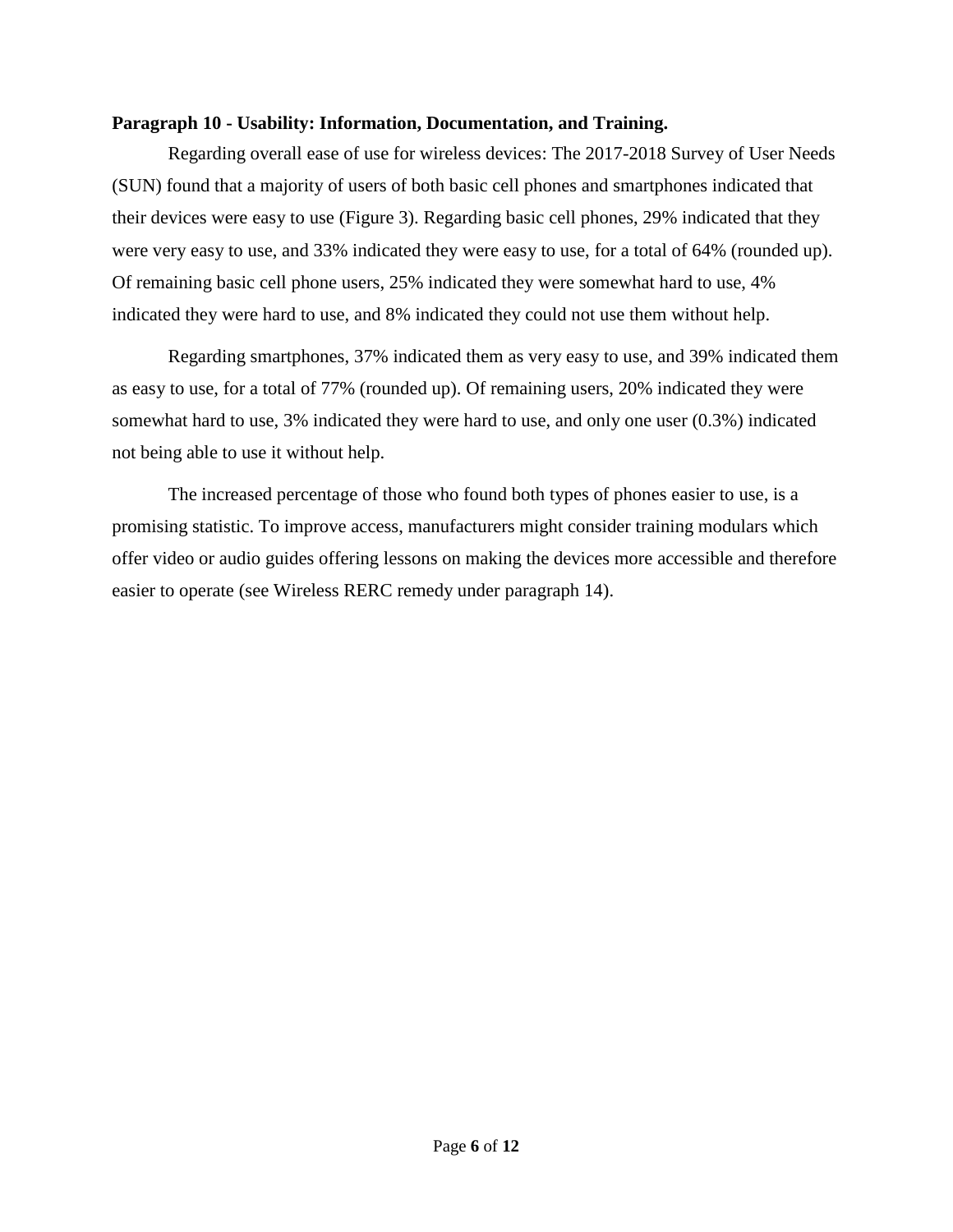

*Figure 3: Perceived Ease of Use*

*Figure 4: Perceived Ease of Use (Simplified Variable)*

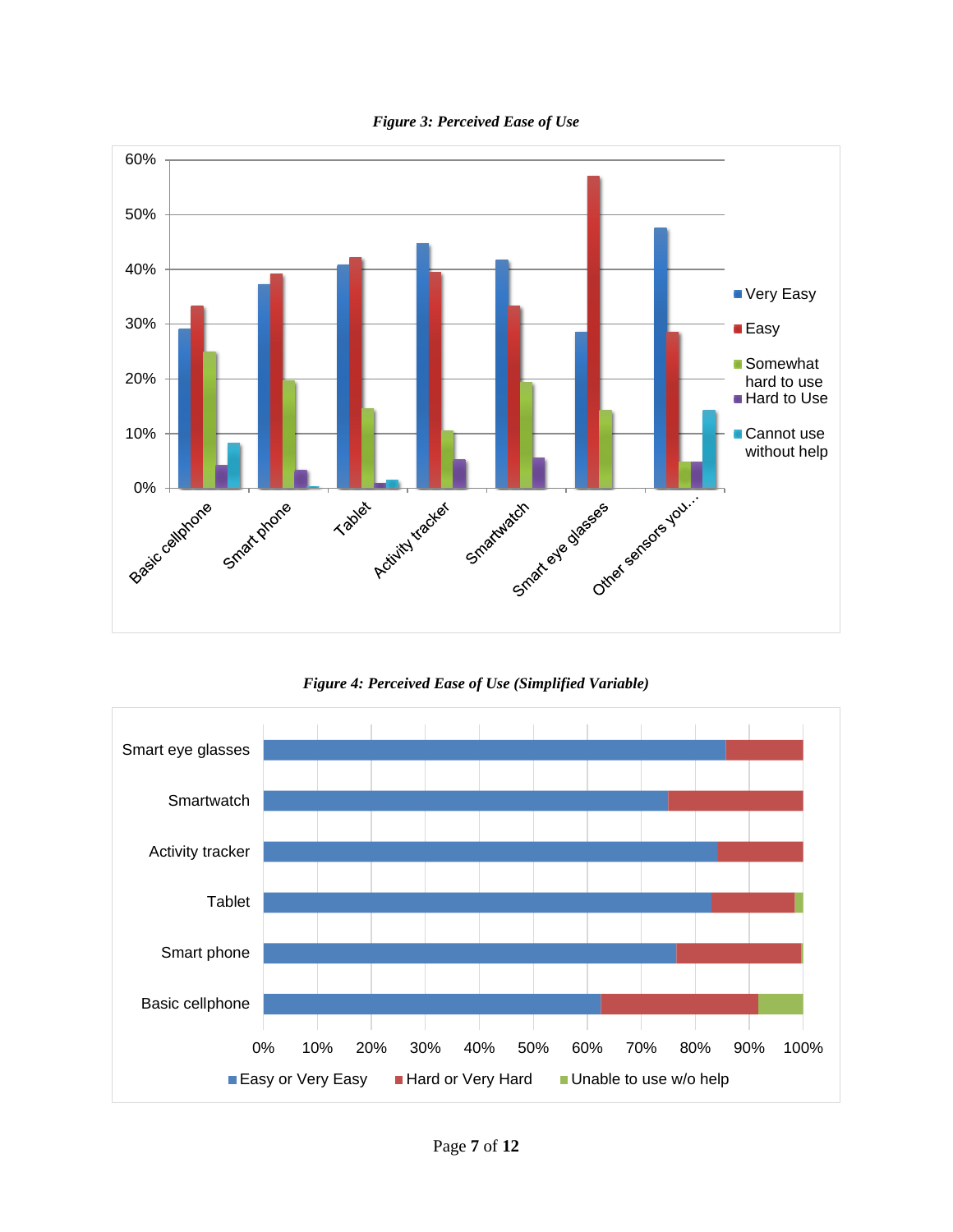## **SECTION IV: ACCESSIBILITY BARRIERS TO NEW COMMUNICATIONS TECHNOLOGIES Paragraph 13 - New Communications Technologies**

The SUN also queried on the use of interactive voice assistants (i.e., Apple Siri, Amazon Alexa, Google Assistant) for wireless devices. A total of 90 respondents, or 21% of the SUN sample, indicated their use of intelligent personal assistants. Users indicated a diverse range of functional abilities, with cognition difficulty and mobility difficulty tied as the top two difficulties (N=28, or 31% of users), followed by vision difficulties and hearing difficulties, tied for second place (N=23, or 26% of users). Thirty-eight percent (38%) of the sample reported only one difficulty; 30% reported three or more difficulties; and 18% reported four or more. Given the rate of people with disabilities reporting more than one disability, it is exceedingly important to ensure that a variety of accessibility features on devices can seamlessly be integrated with digital assistants to maximize effectiveness.

### **Paragraph 14 - Accessibility Barriers to Smart Speakers**

l

Currently available smart speakers such as Amazon Echo, Google Home, and Apple HomePod offer usability for certain disability groups, and the programming of "skills" can offer device programing for control, sensing, and display.<sup>7</sup> With the advancements made in artificial intelligence (AI) technology, major companies are working to develop new features that are responsive to the experiences of those with disabilities. In 2019, Amazon revealed a new feature, Show and Tell, on the 'Alexa' device that would allow customers who are blind or have low vision to have home goods identified. <sup>8</sup> To access the feature, a verbal command is given, which will then prompt Alexa to send verbal and audio cues to place the item to be identified in front of the camera.

Smart speakers have been adopted by, among others, people who are blind. A usability issue for people who are blind may include the reliance of smart speaker design on the "ideal human conversation speed" as users who are blind tend to increase the rate of speech of voice

<sup>&</sup>lt;sup>7</sup> Moon, N. W., Baker, P. M. A., & Goughnour, K. (2019). Designing wearable technologies for users with disabilities: Accessibility, usability, and connectivity factors. Journal of Rehabilitation and Assistive Technologies Engineering, 6, 1–12.<https://doi.org/10.1177/2055668319862137>

<sup>8</sup> Wiggers, K. (2019). Echo Show camera can identify items thanks to Alexa's Show and Tell. Available at <https://venturebeat.com/2019/09/23/echo-show-camera-can-identify-items-thanks-to-alexas-show-and-tell/>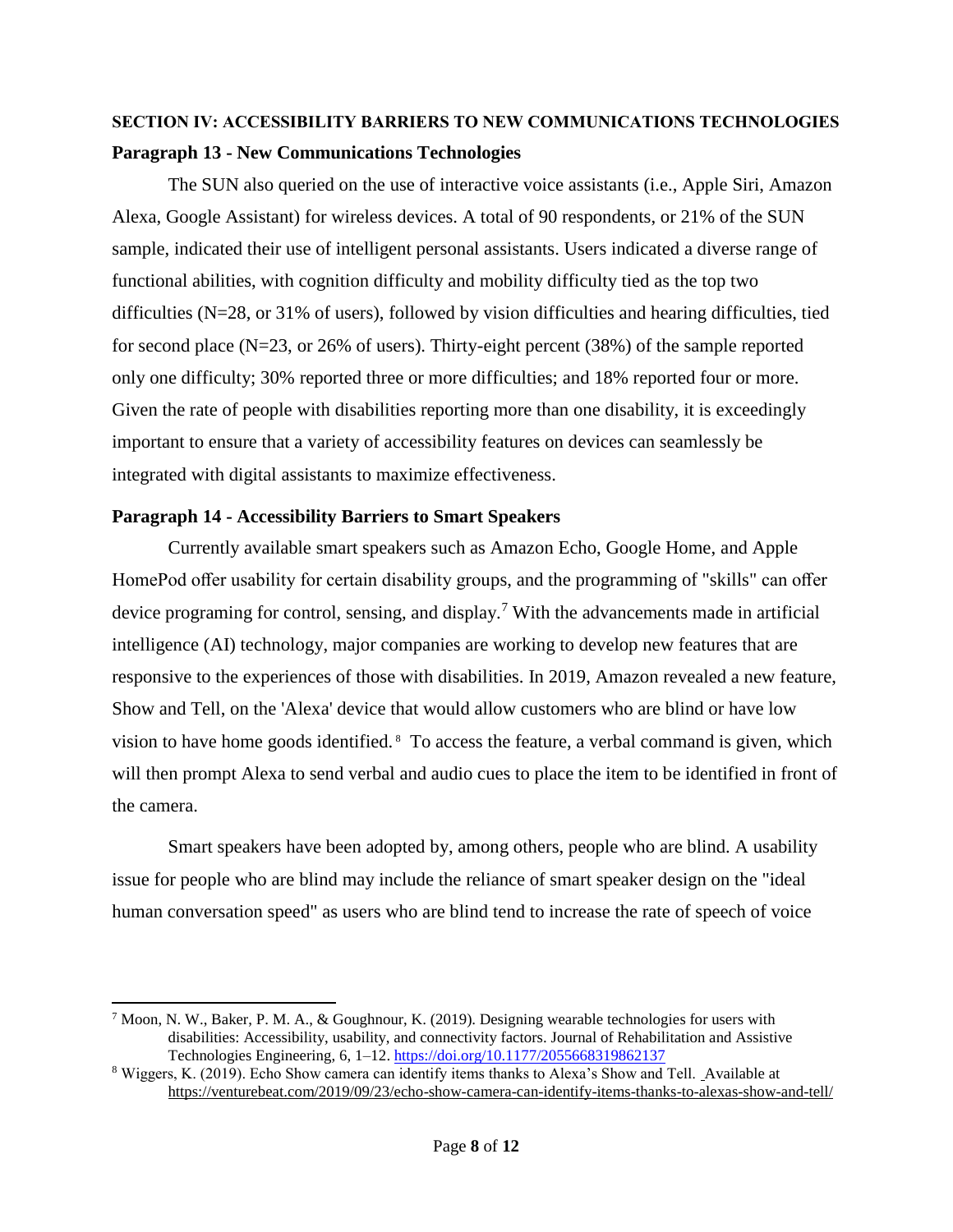output features.<sup>9</sup> Also, as reported in our 2018 comments,<sup>10</sup> the ability to set up the device independently remains a barrier for people who are blind. To address the issue of independent set-up, the Wireless RERC produced a step-by-step video guide for people with vision disabilities that they can reference to set up their devices without sighted assistance. This threepart series provides a thorough tutorial on the set-up and overall operation of the Amazon Echo.<sup>11</sup> These videos, and additional **<u>[audio guide](https://garrs.org/listen/echodot/)</u>** on the Echo Dot, were produced in response to data we received from focus groups we conducted regarding smart home virtual intelligent assistants. Participants who are blind or have low-vision particularly pointed out their need for sighted assistance in the initial set-up of these smart home devices.

Finally, the ability of smart speakers to understand atypical speech patterns presents an accessibility barrier. Automatic Speech Recognition (ASR) programs are traditionally developed from 'typical' speech, which excludes those with speech impairments or heavy accents. Even the most recent renditions of ASR programs, which are often state of the art, still yield high word error rates (WER) for speakers with only a moderate speech impairment from ALS. Google's Project Euphonia seeks to bridge the accessibility gap of speech recognition systems to be more inclusive of non-standard speakers by performing speech-to-text transcription that improves ASR for people who have significantly slurred speech. To accomplish this, Project Euphonia utilized a two-step training program that started with a "baseline standard" and then fine-tuned the training with a personalized speech dataset. The specific dataset used by the project was drawn from 36 hours of audio, from 67 speakers with ALS and non-standard speech. When developing the

 $\overline{\phantom{a}}$ <sup>9</sup> Branham, S. M., & Mukkath Roy, A. R. (2019, October). Reading between the guidelines: How commercial voice assistant guidelines hinder accessibility for blind users. In *The 21st International ACM SIGACCESS Conference on Computers and Accessibility* (pp. 446-458).

<sup>&</sup>lt;sup>10</sup> Mitchell, H., LaForce, S., Moon, N., Baker, P.M.A., Garcia, A., & Jacobs, B. (2018, May 3). Comments submitted in response to the Public Notice in the Matter of The Accessibility of Communications Technologies for the 2018 Biennial Report Required by the Twenty-First Century Communications and Video Accessibility Act [CG Docket No. 10-213, Consumer and Governmental Affairs Bureau]. Federal Communications Commission: Washington, D.C.

<sup>&</sup>lt;sup>11</sup> Part 1 - **Out of the Box and Onto the Table**-A Step-By-Step Guide to Unboxing and Powering On your Amazon [Echo for People with Vision Disabilities.](https://youtu.be/6IzUPH6T3gk) [\[https://youtu.be/6IzUPH6T3gk\]](https://youtu.be/6IzUPH6T3gk)

Part 2 - **Buttons at 12, 3, 6, and 9 O'clock**[-A Tutorial on the Location and Operation of Buttons on the Amazon](https://youtu.be/5UsbI6PvAcU)  [Echo for People with Vision Disabilities.](https://youtu.be/5UsbI6PvAcU) [\[https://youtu.be/5UsbI6PvAcU\]](https://youtu.be/5UsbI6PvAcU)

Part 3 - **Part 3: Synching your Echo to the Alexa App-**[A Tutorial on how to Set Up your Echo for People with](https://youtu.be/NSdOoOoqQJo)  [Vision Disabilities.](https://youtu.be/NSdOoOoqQJo) [\[https://youtu.be/NSdOoOoqQJo\]](https://youtu.be/NSdOoOoqQJo)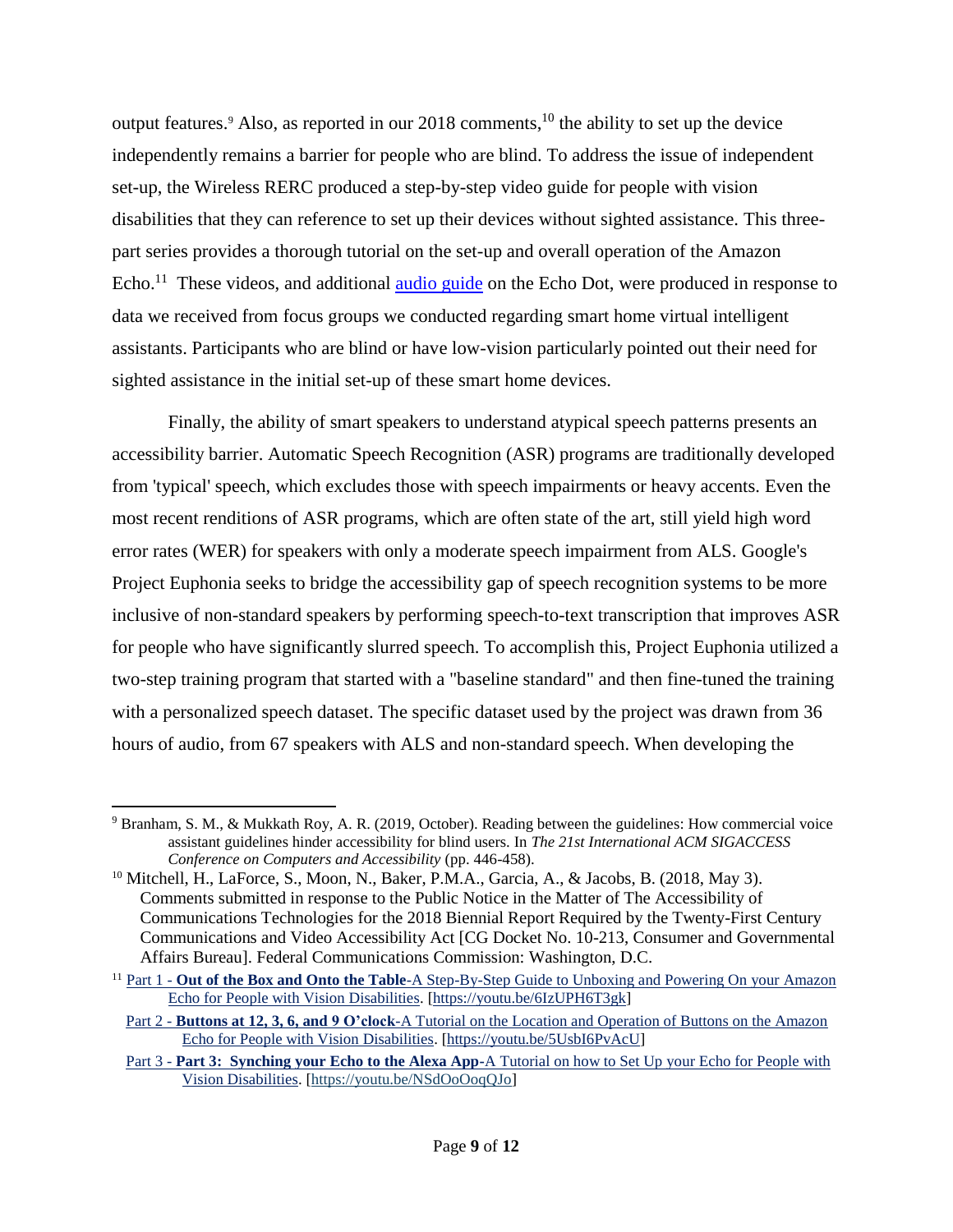models, the training data went through two different machine learning process. The first is the RNN-Transducer (RNN-T). This encoder is bidirectional, which means it looks at the entire sentence at once to provide context. As a result of its platform sequencing, it requires the entire audio sample for speech recognition. The research engineers employed a second machine learning process called Listen, Attend, and Spell (LAS). This encoder is an attention-based, sequence-to-sequence model that maps sequences of acoustic properties to sequences of languages. The network produces "word pieces," which are linguistic representations between graphemes and words. Project Euphonia also tested accented speech. As a result, the project improved upon the RNN-T model, achieving 91% of the improvement by fine-tuning these two layers. Project Euphonia seeks to explore additional techniques to help with the low data challenge and to create interfaces that are more accessible to people with atypical speech and accents.<sup>12</sup> The Wireless RERC applauds this work and looks forward to its implementation in commercially available devices. Likewise, the development of a gesture-interface for smart speakers would enable these devices to be used by people who are Deaf. Specifically, these smart speakers would include a visual output display (e.g., Amazon Echo Show) that would have utility for people who are Deaf, particularly when seeking to connect with family and friends using the "drop-in" feature.

### **RECOMMENDATIONS**

l

Based on the data presented in these comments, the Wireless RERC offers the following recommendations:

- To better ensure access to emergency alerts for users with disabilities that prefer nonsmartphones, increase the percentage of non-smartphones that are WEA-capable.
- To improve total access to the systems and devices, companies should explore and develop solutions for how one who is blind would be able to independently set-up the technology.
- Increased attention should be paid to ensuring access by people who are Deaf to smart speaker technologies that have a screen (e.g., Amazon Echo Show), such as the development of a gesture interface that understands ASL.
- To improve access by those with non-standard speech to smart speakers and voice input

<sup>12</sup> Shor, J. & Emanuel, D. (2019). Project Euphonia's Personalized Speech Recognition for Non-Standard Speech. Available at<https://ai.googleblog.com/2019/08/project-euphonias-personalized-speech.html>